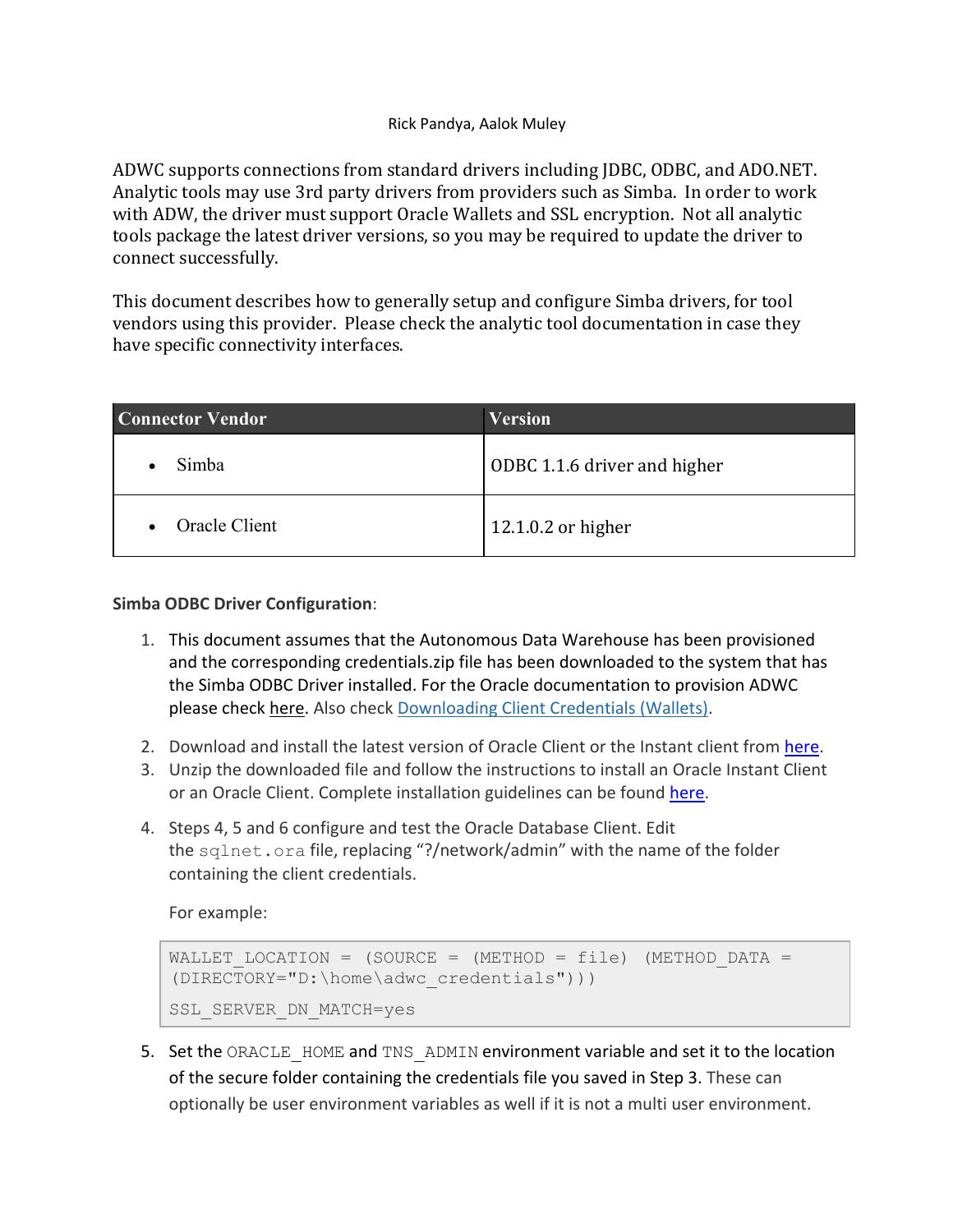|                                                                               | Advanced<br>Computer Name   Hardware<br>System Protection   Remote       |
|-------------------------------------------------------------------------------|--------------------------------------------------------------------------|
| <b>Environment Variables</b>                                                  | ⅏                                                                        |
|                                                                               |                                                                          |
| <b>Edit System Variable</b>                                                   | X                                                                        |
|                                                                               |                                                                          |
| Variable name:                                                                | ORACLE_HOME                                                              |
| Variable value:                                                               | p\client\RPANDYA\product\12.1.0\client_1                                 |
|                                                                               | OK<br>Cancel                                                             |
|                                                                               |                                                                          |
| System variables                                                              |                                                                          |
| Variable                                                                      | Value<br>▲                                                               |
| MSTR_DESK_RE<br>NUMBER_OF_PR                                                  | C:\PROGRA~1\MICROS~4\MICROS~1\<br>킈<br>4                                 |
| ORACLE_HOME                                                                   | C:\app\client\RPANDYA\product\12.1.0\                                    |
| os                                                                            | Windows_NT<br>$\sim$                                                     |
|                                                                               | Edit<br><b>Delete</b><br>New                                             |
|                                                                               |                                                                          |
|                                                                               |                                                                          |
|                                                                               | OK<br>Cancel                                                             |
|                                                                               |                                                                          |
|                                                                               |                                                                          |
|                                                                               |                                                                          |
|                                                                               | Computer Name   Hardware   Advanced   System Protection  <br>Remote<br>X |
|                                                                               |                                                                          |
| ystem Properties<br><b>Environment Variables</b><br><b>Edit User Variable</b> | x                                                                        |
|                                                                               |                                                                          |
| Variable name:                                                                | TNS_ADMIN                                                                |
| Variable value:                                                               | YA\product\12.1.0\client_1\network\admin                                 |
|                                                                               | OK<br>Cancel                                                             |
|                                                                               |                                                                          |
| System variables                                                              |                                                                          |
|                                                                               | Value<br>C:\Program Files (x86)\Lenovo                                   |
|                                                                               | <b>SYSTEM</b><br>VBOX_MSI_INST C:\Program Files\Oracle\VirtualBox\       |
| Variable<br><b>TVT</b><br><b>USERNAME</b><br>windir                           | 듸<br>C:\windows<br>٠<br>$\parallel$ les                                  |
|                                                                               | <b>Delete</b><br>New<br>Edit                                             |
|                                                                               | Apply                                                                    |

- 6. The tnsnames.ora file provided with the credentials zip file contains three database service names identifiable as high, medium and low. The predefined service names provide different levels of performance and concurrency for Autonomous Data Warehouse.
- 7. Test the Oracle Client with Oracle SQL\*Plus

```
 
sqlplus password/\"Password\"@ConnectString or 
sqlplus /nolog
sql> set define off
sql> connect username/password@connectString
```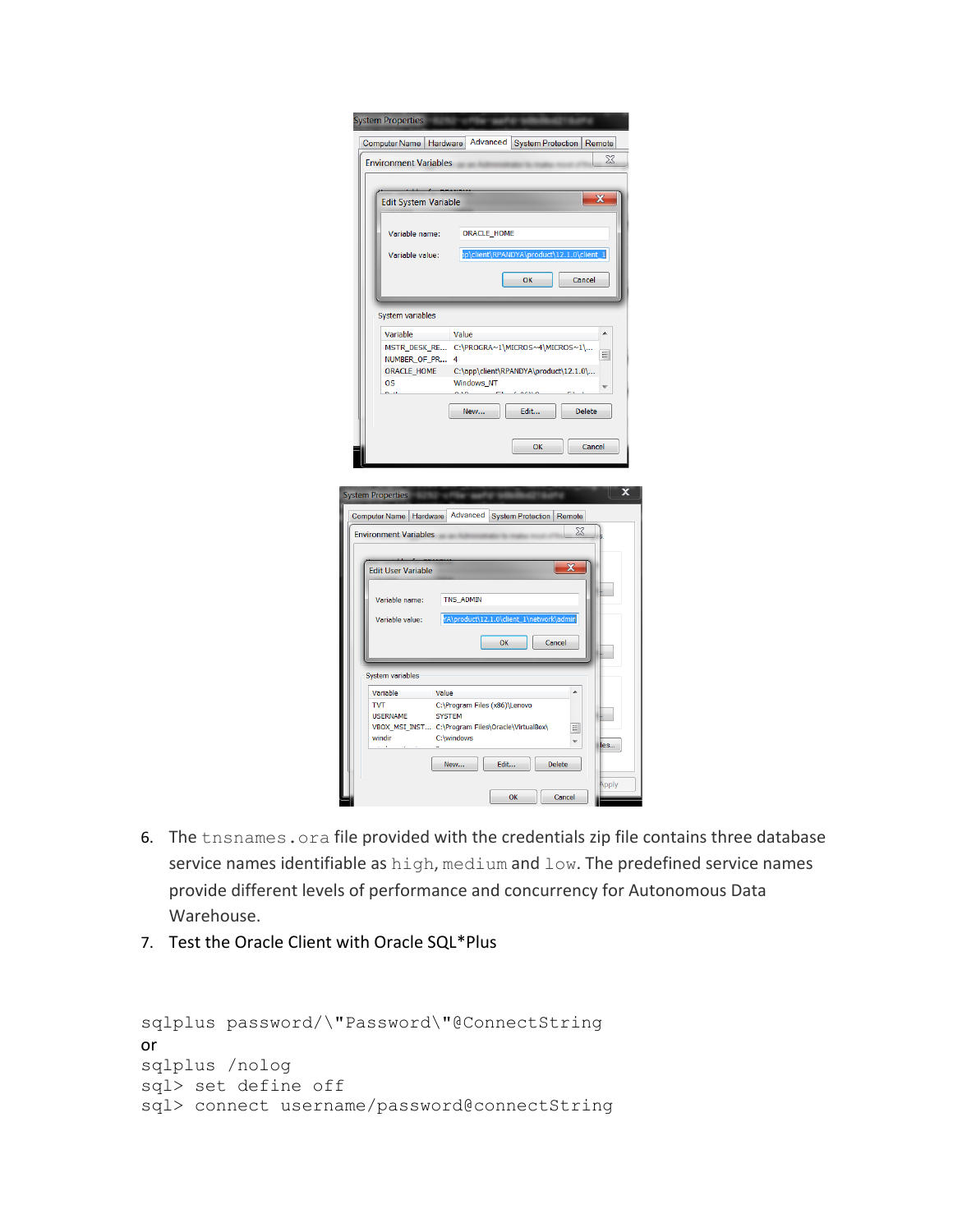- 8. The Simba driver relies on the ORACLE\_HOME and TNS\_ADMIN environment variables to implicitly access the tnsnames.ora and sqlnet.ora attributes.
- 9. Download the Simba Driver

|                                                                                               |                                                       |                                          | $\Box$                       | $\mathbf x$         |
|-----------------------------------------------------------------------------------------------|-------------------------------------------------------|------------------------------------------|------------------------------|---------------------|
|                                                                                               | ▶ RPANDYA ▶ Downloads ▶ Simba_Oracle_ODBC_Windows.zip | $-4$                                     | Search Simba_Oracle_ODBC_ Q  |                     |
| Edit View Tools Help<br><b>File</b>                                                           |                                                       |                                          |                              |                     |
| Organize -<br><b>Extract all files</b>                                                        |                                                       |                                          | 睚                            | ❸                   |
| .gimp-2.8<br>▲<br>ш.<br>.idlerc                                                               | ≖<br>Name<br>Simba Oracle 1.2 32-bit.msi              | Type<br><b>Windows Installer Package</b> | Compressed size<br>64,620 KB | Passwo<br><b>No</b> |
| .oci<br>.oracle_jre_usage<br>.ravello                                                         | Simba Oracle 1.2 64-bit.msi                           | <b>Windows Installer Package</b>         | 71,162 KB                    | <b>No</b>           |
| .swt<br>.thumbnails<br>.VirtualBox                                                            |                                                       |                                          |                              |                     |
| AppData<br>bin<br>Contacts<br>dd_odbc_uninstall_logs                                          |                                                       |                                          |                              |                     |
| <b>Desktop</b><br><b>Downloads</b>                                                            |                                                       |                                          |                              |                     |
| quiminer<br>w_turbotax_1040_dlx_2017.01<br>aerohive_visio_shapes.zip<br>javax-ssl-1_1.jar.zip |                                                       |                                          |                              |                     |
| Simba_Oracle_ODBC_Windov<br>sqldeveloper-4.2.0.17.089.17(                                     | $\overline{4}$<br>HH.                                 |                                          |                              | Þ                   |
| 2 items                                                                                       |                                                       |                                          |                              |                     |

- 10. Please refer to the Simba documentation here to install and configure the Simba ODBC driver based on your OS.
- 11. This document describes how to install and configure the driver on Windows 64 bit OS. Invoke the 64-bit Microsoft ODBC Administrator to create a DSN (system or file) using tnsnames entry. More information about configuring the Simba ODBC driver can be found here
- 12. Here are some pictorial examples for your reference. MSFT 64 bit Windows OS has been used for the example below.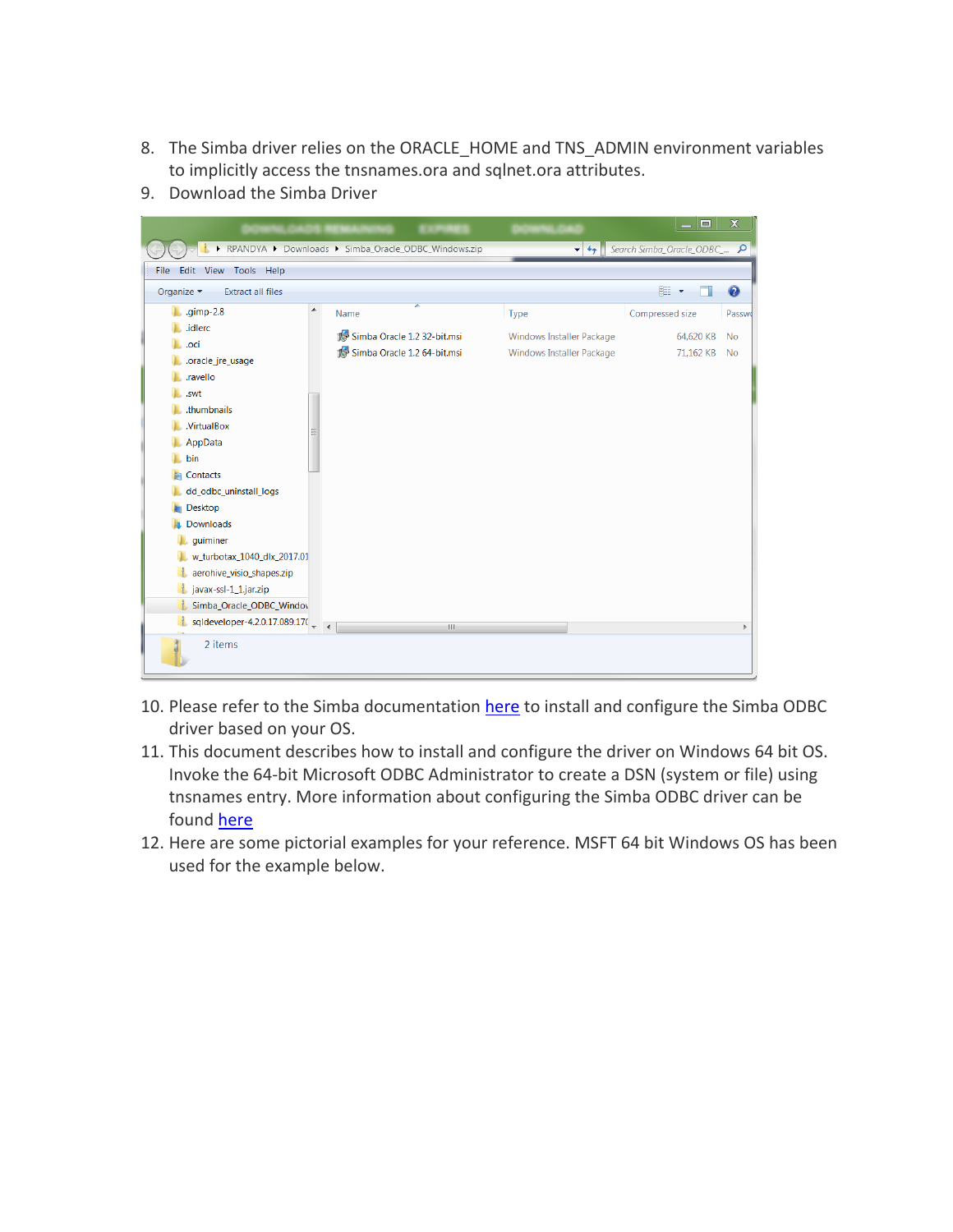Once unzipped and installed, open the 64 bit ODBC Administrator on Windows to configure system DSN that uses the Simba driver.

| Add<br>Name<br><b>Driver</b><br>▴<br>12.2-RICKTEST<br>Oracle in OraClient12Home2<br>Remove<br>12-2-OPC<br>Oracle in OraClient12Home1<br>ADWC-DD<br>DataDirect 8.0 Oracle Wire Proto<br>Ξ<br>Configure<br><b>DBACCESS</b><br>Oracle in OraClient12Home2<br>hivetest<br>Cloudera ODBC Driver for Apach<br>Sample Amazon Redshift DSN Amazon Redshift (x64)<br>Sample Cloudera Hive DSN<br>Cloudera ODBC Driver for Apach<br>Sample Cloudera Impala DSN Cloudera ODBC Driver for Impala +<br>ш<br>An ODBC System data source stores information about how to connect to the<br>indicated data provider. A System data source is visible to all users on this | System DSN<br>User DSN<br>System Data Sources: | File DSN   Drivers | Tracing | <b>Connection Pooling</b> | About |
|-----------------------------------------------------------------------------------------------------------------------------------------------------------------------------------------------------------------------------------------------------------------------------------------------------------------------------------------------------------------------------------------------------------------------------------------------------------------------------------------------------------------------------------------------------------------------------------------------------------------------------------------------------------|------------------------------------------------|--------------------|---------|---------------------------|-------|
|                                                                                                                                                                                                                                                                                                                                                                                                                                                                                                                                                                                                                                                           |                                                |                    |         |                           |       |
|                                                                                                                                                                                                                                                                                                                                                                                                                                                                                                                                                                                                                                                           |                                                |                    |         |                           |       |
| machine, including NT services.                                                                                                                                                                                                                                                                                                                                                                                                                                                                                                                                                                                                                           |                                                |                    |         |                           |       |

 Click on Add to configure a new system DSN under the System DSN tab. Locate the Simba ODBC Driver from the list of drivers presented to you and press finish.

| <b>ODBC</b> Data Source Administrator        | $\chi$                                                      |        |
|----------------------------------------------|-------------------------------------------------------------|--------|
| User DSN System DSN File DSN Drivers Tracing | <b>Connection Pooling   About  </b>                         |        |
| <b>ODRC Data Source Administrator</b>        |                                                             | X      |
| <b>Create New Data Source</b>                |                                                             | X      |
|                                              | Select a driver for which you want to set up a data source. |        |
|                                              | Name                                                        | ▴      |
|                                              | Oracle in OraClient12Home2                                  |        |
|                                              | PostgreSQL ANSI(x64)                                        |        |
|                                              | PostgreSQL Unicode(x64)                                     |        |
|                                              | Simba Hive ODBC Driver                                      |        |
|                                              | Simba Impala ODBC Driver<br>Simba Oracle ODBC Driver        |        |
|                                              | <b>SOL Server</b>                                           | Ξ      |
|                                              | SQL Server Native Client 10.0                               | ↽      |
|                                              | Ш<br>∢                                                      |        |
|                                              |                                                             |        |
|                                              |                                                             |        |
|                                              |                                                             |        |
|                                              |                                                             |        |
|                                              | <b>Finish</b><br>$Back$                                     | Cancel |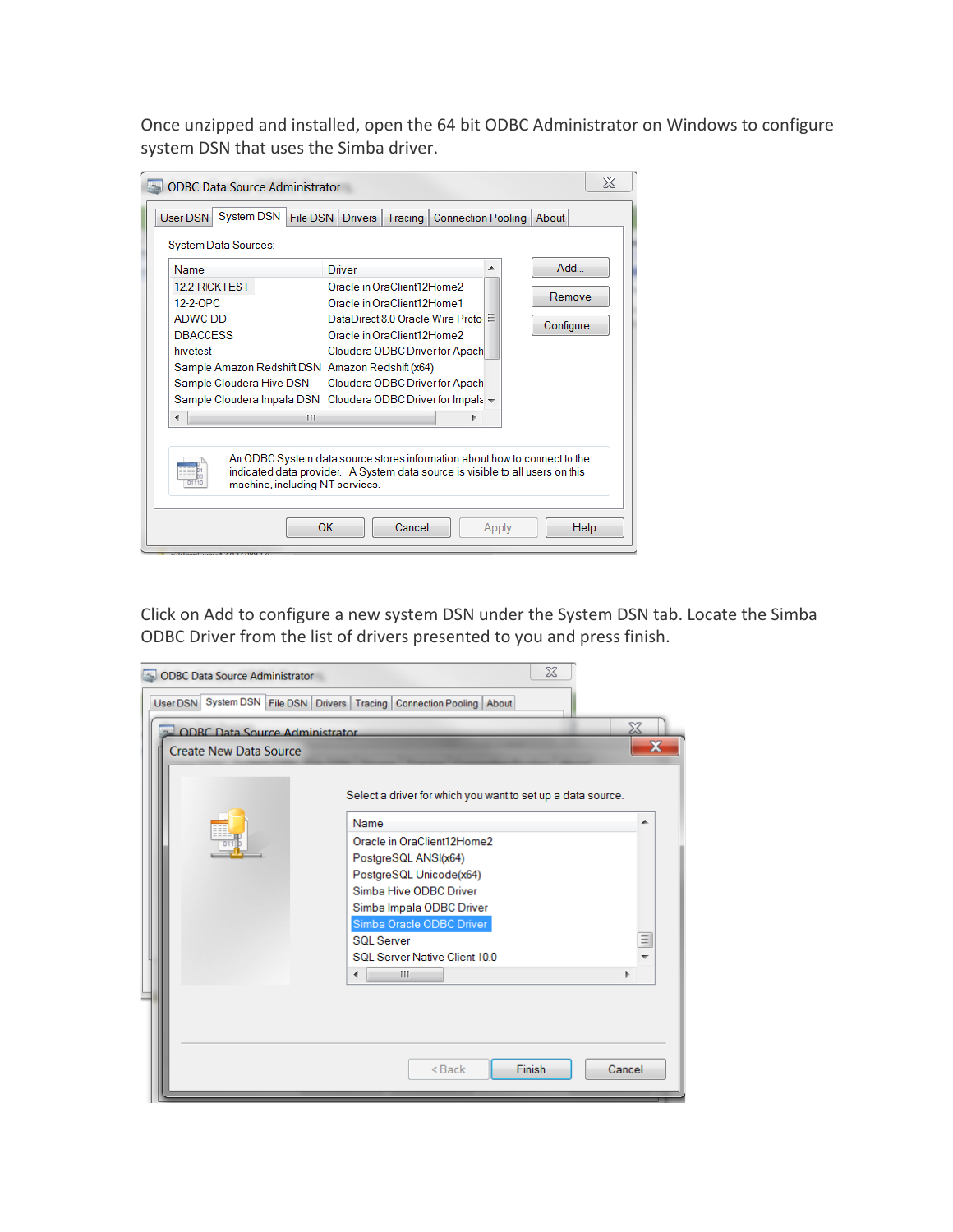You will be presented with a form for the DSN attributes. Fill in the DSN name, your TNS name (this can be found in the tnsnames.ora file in TNS\_ADMIN location) and optionally the username and the password. You can also test the connection here before saving it.

| Simba Oracle ODBC Driver DSN Setup     | $\mathbf x$             |  |
|----------------------------------------|-------------------------|--|
| Data Source Name:                      | <b>ADWTest</b>          |  |
| Description:                           |                         |  |
| Host:                                  |                         |  |
| Port:                                  |                         |  |
| Service Name:                          |                         |  |
| V Use TNS Service name                 |                         |  |
| <b>TNS Name:</b>                       | adw_demo_high           |  |
| Credentials                            |                         |  |
| User:                                  | admin                   |  |
| Password:                              |                         |  |
| <b>Enable Table Types</b>              |                         |  |
|                                        |                         |  |
|                                        | Test<br>Logging Options |  |
| v1.1.6.1030 (64 bit)                   | OK<br>Cancel            |  |
| Test Results                           |                         |  |
|                                        |                         |  |
| SUCCESS!                               |                         |  |
| Successfully connected to data source! |                         |  |
|                                        |                         |  |
|                                        |                         |  |

You are now ready to use this system DSN for your application!